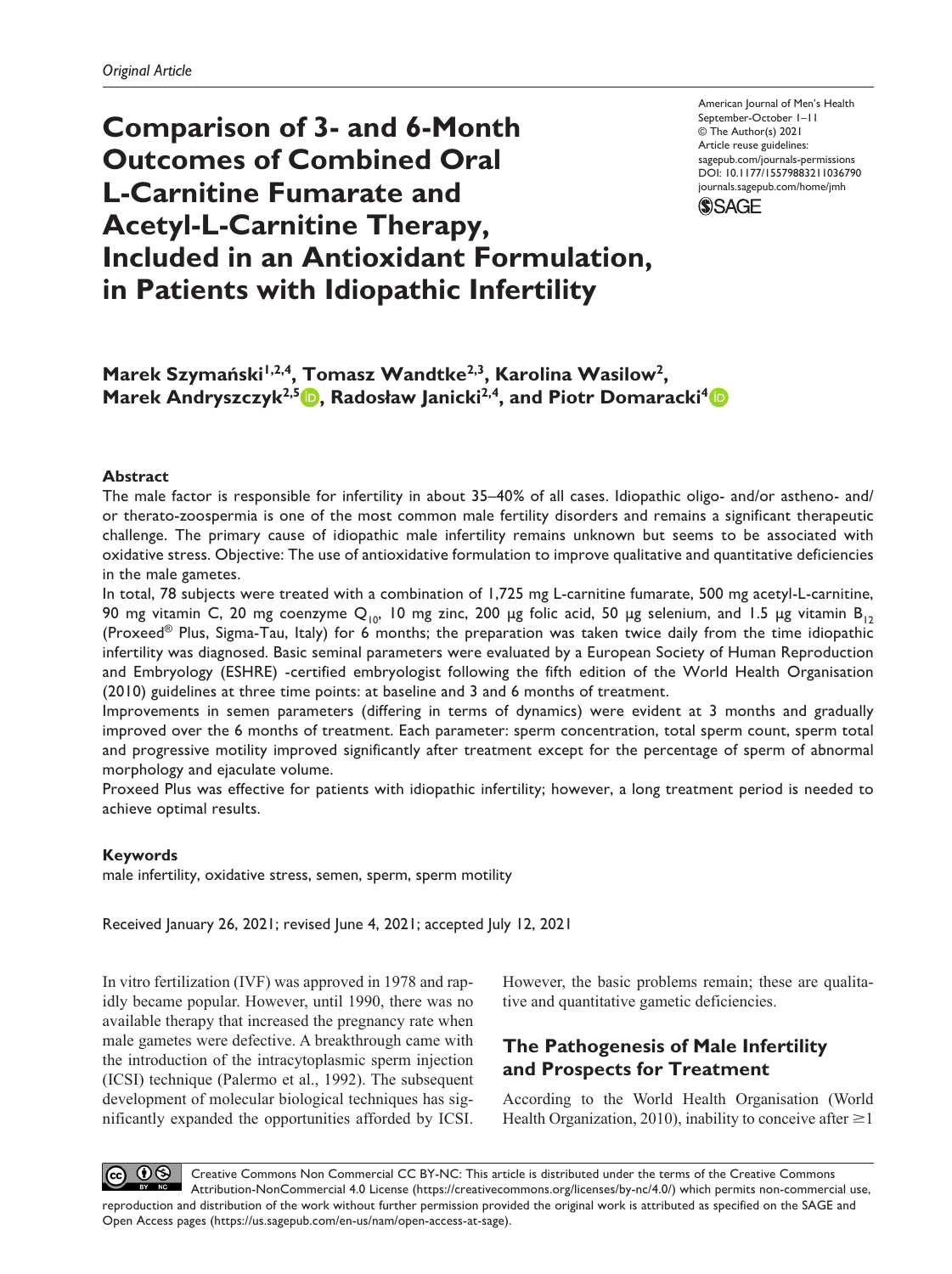year of regular unprotected intercourse may indicate infertility in one or both partners (Brugh & Lipshultz, 2004). Because the male factor is the cause of infertility in about 35–40% of cases, qualitative and quantitative sperm analyses must always be performed when investigating problems with conception (Comhaire et al., 2003).

In almost 90% of cases, male infertility is caused by a varicocele, an accessory gland infection, an immunological disorder, or so-called idiopathic infertility.

Varicoceles are the most common cause of male infertility. Most of its pathogenesis is related to oxidative stress, reflux of metabolites, increased temperature of the testicle. Varicoceles adversely affect the functioning of Sertoli and Leydig cells and therefore the quality of germ cells, triggering premature testicles failure, (Aitken, 2007; Comhaire, 1975). The standard treatment is surgery (Kunnen, 1981).

Male accessory gland infections are the second leading cause of infertility. Such infections usually involve the seminal vesicles, prostate, or epididymides. Disruption of the blood–testicle barrier caused by epididymal infection may be associated with secondary immunological abnormalities, including the production of antisperm antibodies (Comhaire, 2003). Antibiotic therapy is the basic treatment for accessory gland infections but does not ensure the return of normal gland functionality after the eradication of the infectious agent. Male accessory glans infections may also lead to blockage of epididymal tubules (obstructive azoospermia). (Depuydt et al., 2009).

Finally, so-called male idiopathic infertility is also common, occurring in almost 30% of all infertile males (even 60%) (Bonanomi et al., 2002; Cavallini et al., 2004; Hancke et al., 2006; Zhou, 2007). Idiopathic infertility is diagnosed when quantitative and qualitative semen data are not within the reference ranges and no other etiological cause is evident (Bonanomi et al., 2002) The most common abnormalities are idiopathic oligo- and/or astheno- and/or therato-zoospermia. Environmental factors have been suggested as possible causes, including alcohol and/or tobacco abuse, being overweight, an unhealthy diet (with an insufficient supply of omega-3 polyunsaturated fatty acids), and/or exposure to chemicals (including factors that accumulate in adipose tissue [xeno-estrogens] that disturb the hormonal homeostasis of the hypothalamic–pituitary–testicular axis) (Zalata et al., 1998).

Dietary supplements are commonly used to treat male idiopathic infertility. Such formulations should prevent abnormal sperm production at all stages of formation and maturation.

# **Oxidative Stress and the Use of Antioxidants to Treat Idiopathic Male Infertility**

Oxidative stress is one of the major adverse factors affecting spermatozoal function and development (Aitken & Clarkson, 1987; Aitken & Krausz, 2001; Aitken et al., 2002; Agarwal & Said, 2005; Agarwal et al., 2003; Alvarez & Storey, 1982; Balercia et al., 2004; Khosrowbeygi & Zarghami, 2007; Lafuente et al., 2013; Makker et al., 2009; Rao et al., 1989; Saleh & Agarwal, 2002; Suleiman et al., 1996). Such stress affects cell membrane integrity, energy metabolism, and the mutation rates of genomic and mitochondrial DNA (Agarwal et al., 2004; Aitken et al., 1989, 1993; Comhaire et al., 2000, 2005; Eskenazi et al., 2005; Hosen et al., 2015; Rao et al., 1989; Sawyer et al., 2003; Sheweita et al., 2005; Showell et al., 2011).

Oxidative stress triggers disintegration of the cellular membrane and/or mitochondrial inactivation. Mitochondria are located in the midpieces of spermatozoa and synthesize adenosine triphosphate (ATP), which provides the energy required for motion. Oxidative stress partially impairs mitochondrial activity, reducing sperm motility and activity. In addition, mitochondrial energy production per se contributes to the generation of oxygen free radicals (Comhaire et al., 2000, 2005; Du Plessis et al., 2008). The frequency of genomic mutations (assessed by measuring oxidized guanine [8-OH-2dG] levels) is significantly higher in sperm exposed to oxidative stress (Comhaire et al., 2005; Hosen et al., 2015).

Molecules with antioxidative potential may protect sperm from damage induced by oxidative stress, significantly improving sperm quality and quantity and increasing the likelihood of pregnancy (Balercia et al., 2004; Lenzi et al., 1993; Showell et al., 2011). It is useful to

1 Department of Women's Health, Sexology and Reproductive Medicine, Collegium Medicum in Bydgoszcz, Nicolaus Copernicus University, Toruń, Bydgoszcz, Poland

<sup>2</sup>NZOZ Medical Center, Clinic of Infertility Treatment "Genesis", Bydgoszcz, Poland

3 Department of Gene Therapy, Collegium Medicum in Bydgoszcz, Nicolaus Copernicus University in Toruń, Bydgoszcz, Poland

4 Gynecology and Oncological Gynecology Ward, 10th Military Research Hospital and Polyclinic, IPHC, Bydgoszcz, Poland

<sup>5</sup>Faculty of Mechanical Engineering, University of Sciences and Technology, Bydgoszcz, Bydgoszcz, Poland

**Corresponding Author:**

Piotr Domaracki, Department of Women's Health and Reproductive Medicine, 10th Military Research Hospital and Polyclinic, IPHC, Bydgoszcz, Poland.

Email: [domarackipiotr@gmail.com](mailto:domarackipiotr@gmail.com)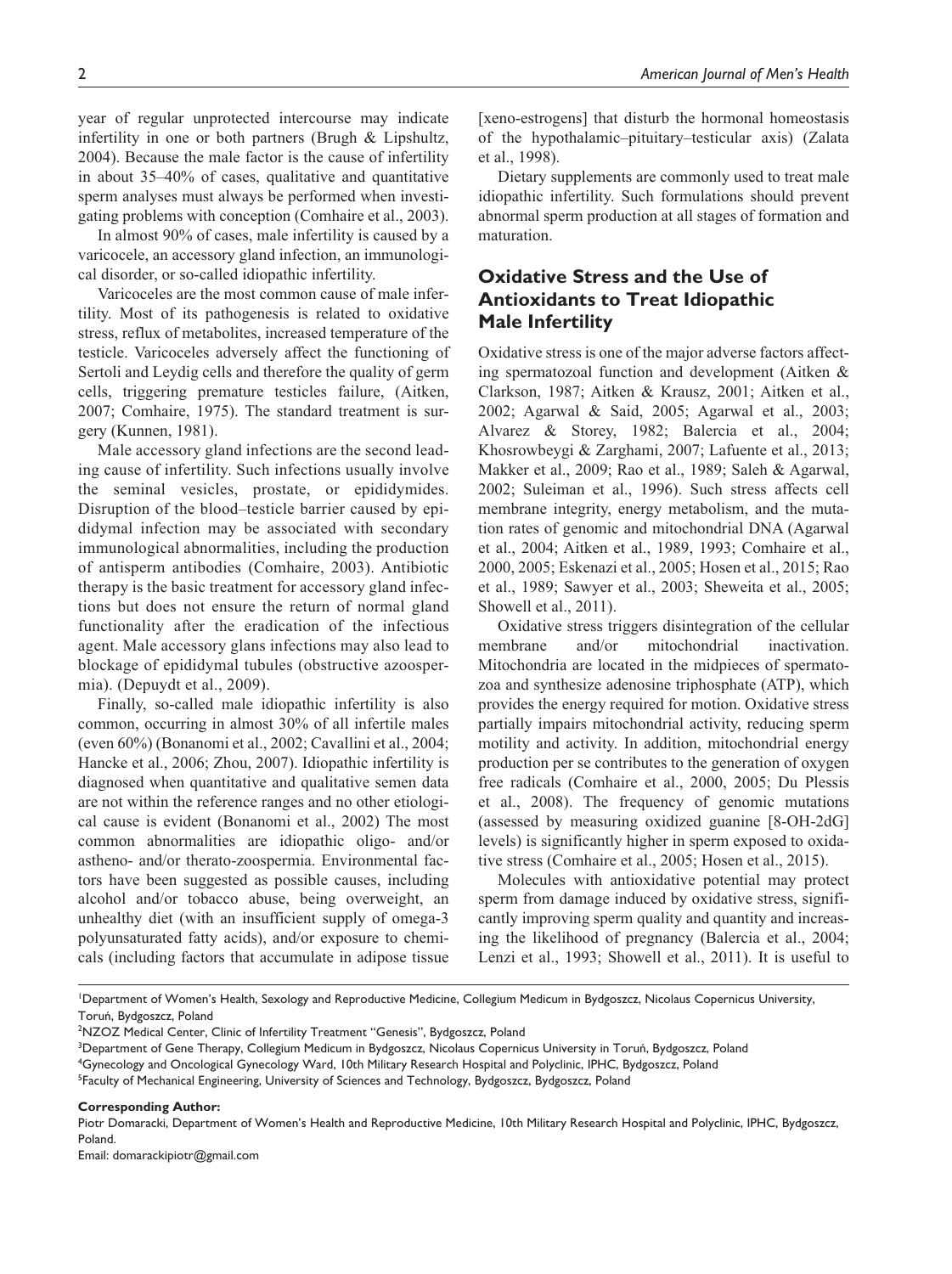include such materials in dietary supplements used to treat idiopathic male infertility.

# *Coenzyme Q10*

Ubiquinone, or co-enzyme  $Q_{10}$ , is a strong antioxidant that scavenges oxygen radicals generated by mitochondria (Comhaire et al., 2000; Du Plessis et al., 2008; James et al., 2004; Safarinejad, 2009); enhances the serum levels of follicle-stimulating hormone (FSH) and luteinizing hormone (LH) in men (James et al., 2004; Safarinejad, 2009); and improves sperm morphology, concentration, and motility (Comhaire et al., 2000; Du Plessis et al., 2008; Hara et al., 2011; Lafuente et al., 2013; Safarinejad, 2009; Safarinejad et al., 2012).

## *Folic Acid*

Folic acid acts as an antioxidant, limiting the number of round cells (one of the major sources of oxygen radicals) in semen (Aitken & De Iuliis, 2009; Bentivoglio et al., 1993) and increases the number of sperm (Aitken et al., 2009; Bentivoglio et al., 1993; Landau et al., 1978).

# *Selenium*

Selenium occurs in the membranes of sperm in complexes with proteins (the selenoproteins mGPx4 and snGPx4) (Ahsan et al., 2014) and exhibits a remarkable antioxidative potential by stabilizing the membrane structure (Keskes-Ammar et al., 2003). Sperm concentration, morphology, and motility improve significantly after supplementation with selenium (Ahsan et al., 2014; Keskes-Ammar et al., 2003; Safarinejad & Safarinejad, 2009). In addition, selenium positively influences thyroid metabolism, which is important in terms of sperm production (Beckett & Arthur, 2005) and testosterone biosynthesis (Flohé, 2007).

# *Zinc*

Testicular tissue contains high concentrations of the enzymes elongase and desaturase, and spermatogenesis at the time of sperm maturation may be inhibited if zinc (an essential cofactor for both enzymes) is deficient (Sæther et al., 2003; Stoffel et al., 2008). Adequate levels of vitamin  $B_6$  (also a cofactor for both enzymes) and zinc play important roles in spermatogenesis. Zinc has antioxidative effects during sperm production and maturation, increasing sperm motility and concentration (Ebisch et al., 2006; Hadwan et al., 2012, 2014) and even ejaculate volume (Hadwan et al., 2012). Zinc also protects against bacterial infection (Hadwan et al., 2012, 2014).

## *Vitamin C*

Vitamin C, or ascorbic acid, is a strong water-soluble antioxidant required for various bodily processes such as biosynthesis of collagen and proteoglycan and certain hydroxylations and amidations (Linster & Van Schaftingen, 2006). Ascorbic acid in seminal plasma protects sperm from genetic material damage (Colagar & Marzony, 2009; Ko & Sabanegh, 2012).

### *L-carnitine/Acetyl-L-carnitine*

Recent research (Aitken et al., 1993; Matalliotakis et al., 2000; Zhou et al., 2007), suggests that L-carnitine and acetyl-L-carnitine should be essential ingredients in dietary supplements used to treat male idiopathic infertility. Carnitines exhibit several useful properties. L-carnitine (3-hydroxy-4-N-trimethyl-aminobutyric acid) was first identified and isolated from bovine muscle by a Russian group in 1905, and its detailed structure was thoroughly investigated 22 years later in 1927 (Kerner & Hoppel, 1998; Peluso et al., 2000). Only the L-isomer is biologically active. L-carnitine is widely distributed in nature (Kerner & Hoppel, 1998). Only about 25% of bodily L-carnitine is synthesized endogenously from lysine and methionine; the remaining 75% must be supplied in the diet, principally by poultry, meat, and fish (Engel & Rebouche, 1984; Peluso et al., 2000). The first report on the beneficial effects of carnitines on male reproductive cell motility appeared in 1977. Tanphaichitr (Tanphaichitr, 1977) reported that acetylcarnitine significantly improved sperm motility when added to ejaculate.

L-carnitine plays an important role in energy production at the cellular level by transporting substrates of the energy generation pathway into mitochondria (Cavallini et al., 2004). L-carnitine is involved in the β-oxidation of long-chain fatty acids (Bremer, 1983; Kerner & Hoppel, 1998; Lenzi et al., 1992). Before being transported across the outer mitochondrial membrane, such fatty acids are activated by attaching to coenzyme A. These complexes alone cannot penetrate the inner mitochondrial membrane; L-carnitine mediates such translocation (Arduini et al., 2008; Bremer, 1983; Claudette et al., 1996; Jeulin et al., 1994). The fatty acids are coupled with L-carnitine, with transfer of an acetyl group to a CoA molecule located in the inner mitochondrial membrane; thus, β-oxidation commences and ATP is produced soon thereafter (Arduini, 1992).

L-carnitine is an antioxidant (Arduini, 1992; Juliet, et al., 2001; Kobayashi & Fujisawa, 1994). In addition to protecting genetic material from damage caused by oxygen free radicals, L-carnitine regulates the fluidity of phospholipid membranes (by adjusting phospholipid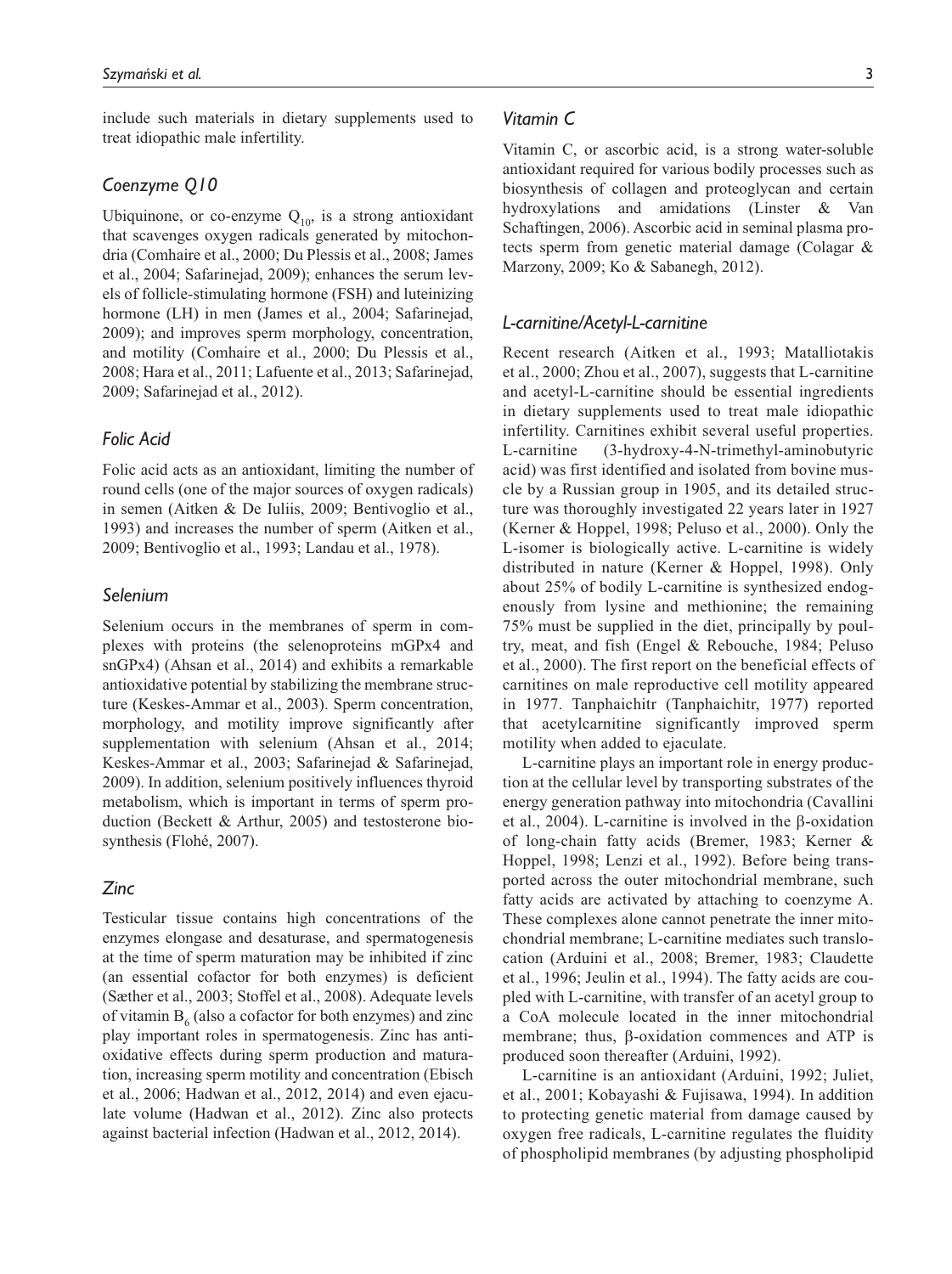content and reducing the production levels of ceramides and insulin-like growth factor-1), aids in the restoration of mitochondrial membrane structure, and prevents apoptosis (Abad et al., 2013; Amendola et al., 1989; 1991; Arduini, 1992; Cavallini et al., 2004; Kanter et al., 2010; Lenzi et al., 1993, 2003; Mutomba et al., 2000; Okada et al., 2009). The highest L-carnitine concentration in the human body is that of epididymal fluid (2–100 mM). The blood level is almost 2,000-fold lower, not exceeding 50 µM under physiological conditions (Claudette, et al., 1996; Enomoto et al., 2002; Johansen & BØhmer, 1978; Lenzi et al., 1992; Radigue et al., 1996; Vicari et al., 2002). L-carnitine is secreted into the epididymal lumen by the epididymal epithelium (Arduini et al., 2008; Chiu et al., 2004). Sperm motility improves in direct proportion to the L-carnitine and acetyl-L-carnitine levels subsequently produced inside sperm (Chiu et al., 2004; Enomoto et al., 2002; Jeulin & Lewin, 1996; Johansen & BØhmer, 1978; Radigue et al., 1996; Yeste et al., 2010).

Acetyl-L-carnitine is a ready-to-use substrate of the Krebs cycle and, like L-carnitine, stabilizes cell membranes by facilitating phospholipid incorporation (Cavallini et al., 2004). It also exhibits antioxidative and antiapoptotic properties (preventing oxygen free radical– induced mitochondrial-dependent apoptosis) (Annadurai et al., 2011; Gunes et al., 2011; Tufekci et al., 2009).

The U.S. Food and Drug Administration (FDA) has approved carnitines for the pharmacological treatment of haemodialysis-induced deficits in patients with chronic renal failure (Zhou et al., 2007). The many positive effects and excellent safety profiles of carnitines render them an invaluable source of energy for male reproductive cells, significantly enhancing sperm parameters, particularly motility. Therefore, carnitines should be basic ingredients in dietary supplements used to treat male idiopathic infertility.

# **Materials and Methods**

### *Materials*

This retrospective study was based on a review of medical records collected at the Genesis fertility clinic (Bydgoszcz, Poland) between January 2015 and June 2017. The study was approved by the Bioethics Committee of the Nicolaus Copernicus University of Toruń; the Ludwik Rydygier Collegium Medicum in Bydgoszcz (approval no. KB564/2017). Patients signed an informed consent to participate in the study.

To obtain a group of males with idiopathic infertility, we excluded all patients with any detectable cause of infertility. We measured blood LH, FSH, and testosterone levels and performed genital examinations (including

ultrasonography). We excluded patients with varicoceles, hormonal disorders, and/or infections. Of 163 patients who underwent scrupulous medical examinations to determine the causes of infertility, 78 (20- to 40-year-old Polish subjects) met our inclusion criteria. Each subject had a semen leucocyte concentration of less than 1 mln cells/mL and additionally met one or more of the following inclusion criteria: total sperm count in ejaculate  $\leq$ 39 mln/mL (or a sperm concentration  $\leq 15$  mln/mL), progressive sperm motility <32%, and/or a morphologically pathological sperm level >96%.

All patients took a combination supplement twice daily for 6 months; each dose contained 1,725 mg L-carnitine fumarate, 500 mg acetyl-L-carnitine, 90 mg vitamin C, 20 mg coenzyme  $Q_{10}$ , 10 mg zinc, 200 µg folic acid, 50 µg selenium, and 1.5 µg vitamin  $B_{12}$  (Proxeed<sup>®</sup>) Plus, Sigma-Tau, Italy). Supplementation commenced at the time of diagnosis of idiopathic infertility.

The following semen parameters were assessed at baseline and after 3 and 6 months of treatment: ejaculate volume (mL), total sperm count (mln), sperm concentration per millilitre of semen (mln/mL), progressive (including both A and B forms) and total sperm motility (expressed as percentages and mln/mL), level of morphologically pathological sperm forms (%), and leukocyte concentration (mln/mL). Semen evaluations were performed by a single clinical embryologist certified by the European Society of Human Reproduction and Embryology (ESHRE) in accordance with WHO guidelines (fifth edition) (World Health Organization, 2010).

# *Statistical Methods*

The statistical analysis was performed in Microsoft Excel 2010 and Statistica 13. We used the Shapiro–Wilk test to compare patient data with normal distributions. We compared sperm parameters at baseline and at 3 and 6 months of treatment using the Friedman test for dependent variables.  $p \leq 0.01$  was considered to reflect statistical significance.

# **Results**

## *General Semen Parameters*

Except in the parameters sperm morphology and semen volume, significant improvements were observed after therapy. At least 45% of patients improved. The extent of abnormal sperm morphology did not improve greatly; in about 90% of patients no improvement occurred. Of all patients, 22–45% exhibited no change in semen volume or total or progressive sperm motility. Only a small proportion of patients evidenced deterioration Thus, the formulation was effective.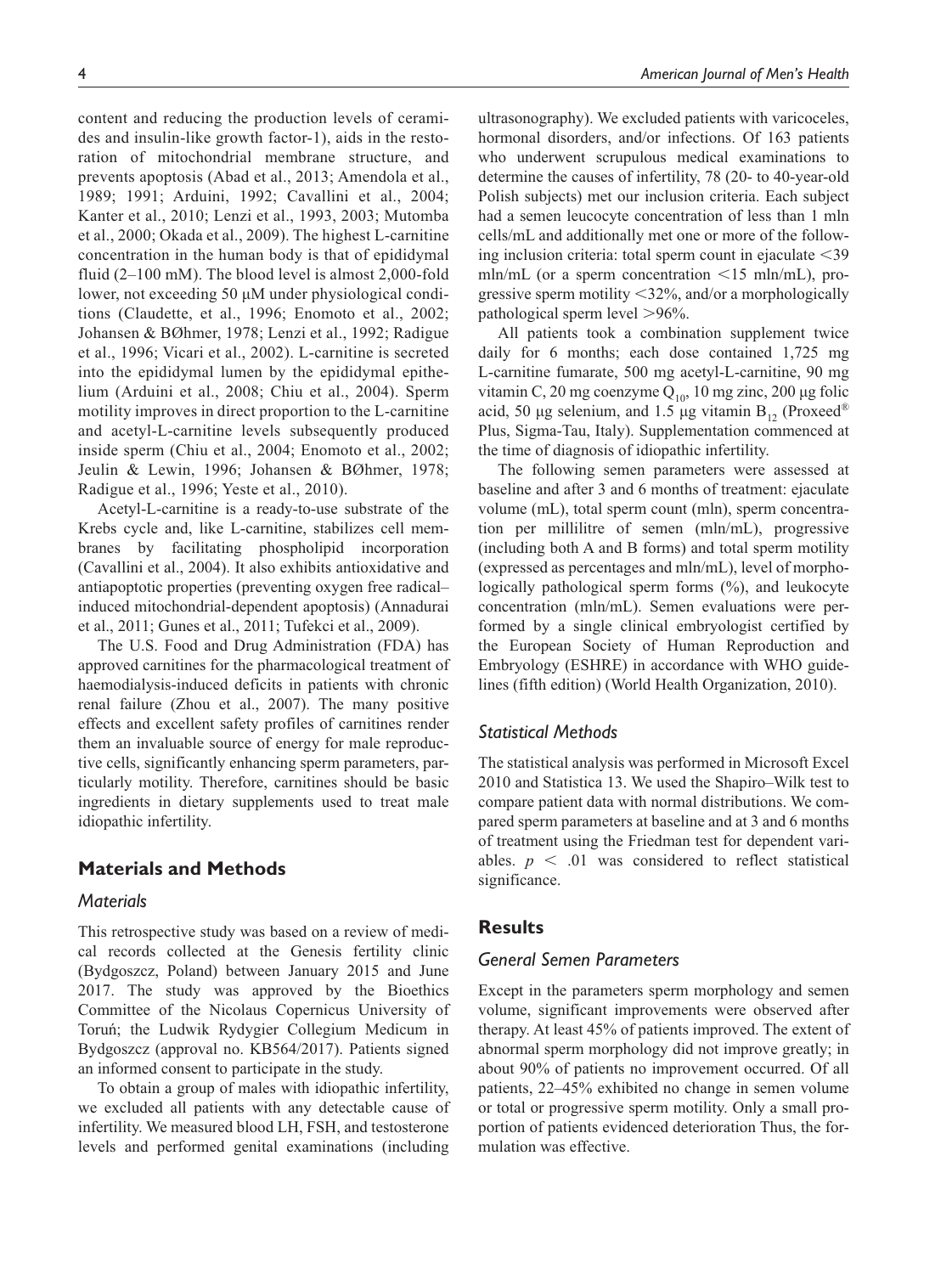

**Figure 1.** Graphical representation of the percentages of motile sperm forms at three time points.

### *Sperm Motility in Ejaculate*

Changes in the proportions of A-, B-, C-, and D-form sperm in semen after treatment are presented in graphical form in Figure 1. Semen quality improved after treatment; the median and quartile values of B-form sperm increased after treatment and those of D-form sperm decreased. The percentage of B-form sperm increased in 72% of patients and that of D-form sperm decreased in 35% of patients. The improvement was significant. Also, quartile values of A-form sperm increased, but the change was not statistically significant ( $p = .354$ ). The percentage of C-form sperm did not change significantly, increasing in some patients but decreasing in others.

# *Concentrations of Motile Sperm Forms in Ejaculate*

Changes in the concentrations of A-, B-, C-, and D-form sperm in semen after treatment are presented graphically in Figure 2. Semen quality improved significantly after treatment, as evidenced by increases in the median and quartile values of the levels of A- and B-form sperm. Aand B-form sperm increased in 65% and 76% of patients, respectively Decreases in the concentrations of these forms were detected in 4% and 8% of patients, respectively, after treatment. Concentration of C-form sperm increased slightly in 54% of patients but decreased slightly in 21%. The concentration of D-form sperm increased slightly in 41% of patients but decreased slightly in 17%.

# *Total Counts of Sperm of Various Motilities in Ejaculate*

Changes in the counts of A-, B-, C-, and D-form sperm in semen after treatment are presented in graphical form in



**Figure 2.** Graphical representation of concentrations of sperm of various motilities in ejaculate during treatment.



**Figure 3.** Graphical representation of total counts of sperm of various motilities in ejaculate during treatment.

Figure 3. Treatment improved the quality of semen, as evidenced by increases in the median and quartile values of the total counts of A- and B-form sperm. No significant changes in the total counts of D- or C-form sperm were apparent. Total counts of A- and B-form sperm increased in 71% and 79% of patients, respectively. Total counts of C-form sperm increased slightly in 56% of patients but decreased slightly in 22%. Total counts of D-form sperm increased slightly in 41% of patients but decreased slightly in 23%.

# **Discussion and Conclusions**

Idiopathic oligo- and/or astheno- and/or therato-zoospermia is one of the most common male fertility disorders and remains a considerable therapeutic challenge. The primary cause of such infertility remains unknown. It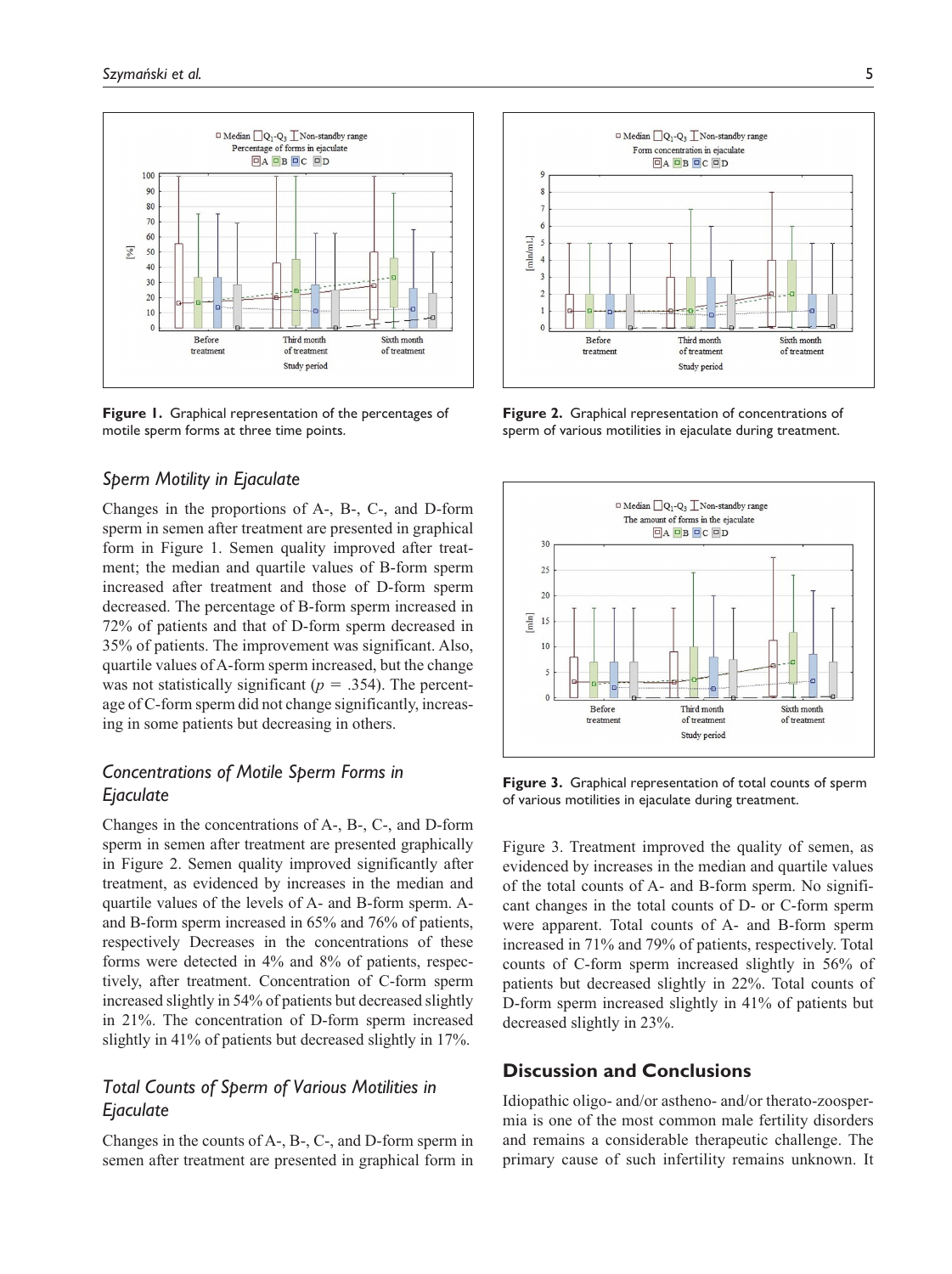may be that oxidative stress plays an important role, triggering a variety of abnormalities. In particular, the progressive sperm motility essential for oocyte fertilization may be compromised by oxidative stress that extensively disturbs spermatozoal energy metabolism (Agarwal et al., 2003; El-Taieb et al., 2009; Iacono et al., 2013; Venkatesh et al., 2009; Zhou et al., 2007). We evaluated the utility of oral administration of a supplement containing L-carnitine fumarate, acetyl L-carnitine, vitamin C, coenzyme  $Q_{10}$ , zinc, folic acid, selenium, and vitamin  $B_{12}$  (Proxeed Plus) in terms of improving general semen parameters, including ejaculate volume, sperm concentration, total sperm count, sperm motility, and sperm morphology evaluated at the time of diagnosis and at 3 and 6 months later. To the best of our knowledge, no prior report has examined the utility of Proxeed Plus in this context. Both we and others have confirmed the utility of oral antioxidant preparations in which acetyl-Land/or L-carnitine is the principal active agent(s). The use of similar formulations has been associated with improvements in the semen parameters of patients with various conditions, including idiopathic infertility (Abad et al., 2013; Balercia et al., 2005; Cavallini et al., 2004; De Rosa et al., 2005; Lenzi et al., 2003; 2004; Lombardo et al., 2010; Suleiman et al., 1996; Vicari & Calogero, 2001; Vicari et al., 2002). We found that with the exception of sperm morphology and ejaculate volume, all quantitative and qualitative semen parameters (sperm concentration, total number of sperm, and motility), improved significantly after use of the dietary supplement. In terms of sperm motility, our results are consistent with those of others (Costa et al., 1994; Khademi et al., 2005; Lombardo et al., 2010) but, unlike us, Khademi et al. (Khademi et al., 2005) reported that L-carnitine significantly improved sperm morphology, and Sigman et al. (Sigman et al., 2006) found no clinically or statistically significant improvement in sperm motility in patients with idiopathic astheno-zoospermia who had previously been treated with L-carnitine. However, the effects of L-carnitine on semen parameters, including sperm morphology, are often inconsistent (Zhou et al., 2007).

We found significant increases in sperm concentration (1.9 mln sperm/mL ejaculate; from 6.9  $\pm$  10.6 to 8.8  $\pm$ 10.4 mln/mL; mean values), total sperm count (7.3 mln; from 25.4  $\pm$  47.3 to 32.7  $\pm$  50.4 mln; mean values), sperm progressive motility (9%; from 53.8%  $\pm$  37.2% to  $62.8\% \pm 34.3\%$ ; forms A and B; mean values), and total sperm motility (7.4%; from 72.6%  $\pm$  36.0% to 80%  $\pm$ 28.7%; forms A, B, and C; mean values) after 6 months of treatment. The highest average increase in percentage of motile sperm levels in 7 of the 10 patients was that of the B form (average 6.9%). After 6 months of treatment, the concentration of the B form increased by about 1 mln/mL semen, and the total count increased by approximately 3.7 mln. In addition, the percentage, total count, and concentration of A-form sperm (fast progressive motility) increased by 2.2%, 4.1 mln and 1.1 mln/mL, respectively. Such changes were evident in more than half of the patients. Any change in the proportion of sperm of normal morphology was not significant.

Note that improvements were evident (although the dynamics differed) after only 3 months of supplementation but gradually improved further after 6 months. The treatment period should be long enough to obtain optimal results. Not all patients responded identically; beneficial effects were more pronounced in some than in others. Some patients did not exhibit any clinically significant change, and in a small number of patients semen parameters actually deteriorated (perhaps unrelated to supplementation, instead reflecting the progression of an existing idiopathic disorder). Similar observations were made by Abad et al. (Abad et al., 2013). Although we did not examine the stability of therapeutic effects after treatment was discontinued, data on similar formulations in the literature suggest that the beneficial effects are temporary: after discontinuation of treatment, semen parameters return to baseline values (Sofimajidpour et al., 2016).

It is presumed that the observed improvements reflect the combined activity of the individual components. L-carnitine and acetyl-L-carnitine positively affect semen parameters, including sperm motility (by serving as energy sources; (Ahmed et al., 2011; Lenzi et al., 2003, 2004; Li et al., 2007; Khademi et al., 2005; Zhou et al., 2007) and number of sperm (by promoting sperm maturation and protecting sperm from damage induced by oxidative stress). Zinc, coenzyme  $Q_{10}$ , folic acid, selenium, and vitamin C perform certain functions important in spermatogenesis (e.g. coenzyme  $Q_{10}$  regulates FSH and LH serum levels) and facilitate sperm nuclear remodelling [(Abad et al., 2013)]. All of these materials reduce oxidative stress, substantially improving the qualitative and quantitative parameters of semen.

In summary, Proxeed Plus significantly improved sperm parameters in patients with idiopathic infertility, particularly the progressive sperm motility crucial for fertilization of the ovum. In addition, the sperm concentration per millilitre of semen and total sperm count increased, which may aid subjects with low sperm counts. It is advisable to take Proxeed Plus for at least 6 months to obtain optimal results. A lack of improvement or deterioration in semen parameters may be associated with idiopathic factors; such patients require careful analysis.

#### **Authors' Note**

This retrospective study was based on a review of medical records collected at the Genesis fertility clinic (Bydgoszcz, Poland) between January 2015 and June 2017. The study was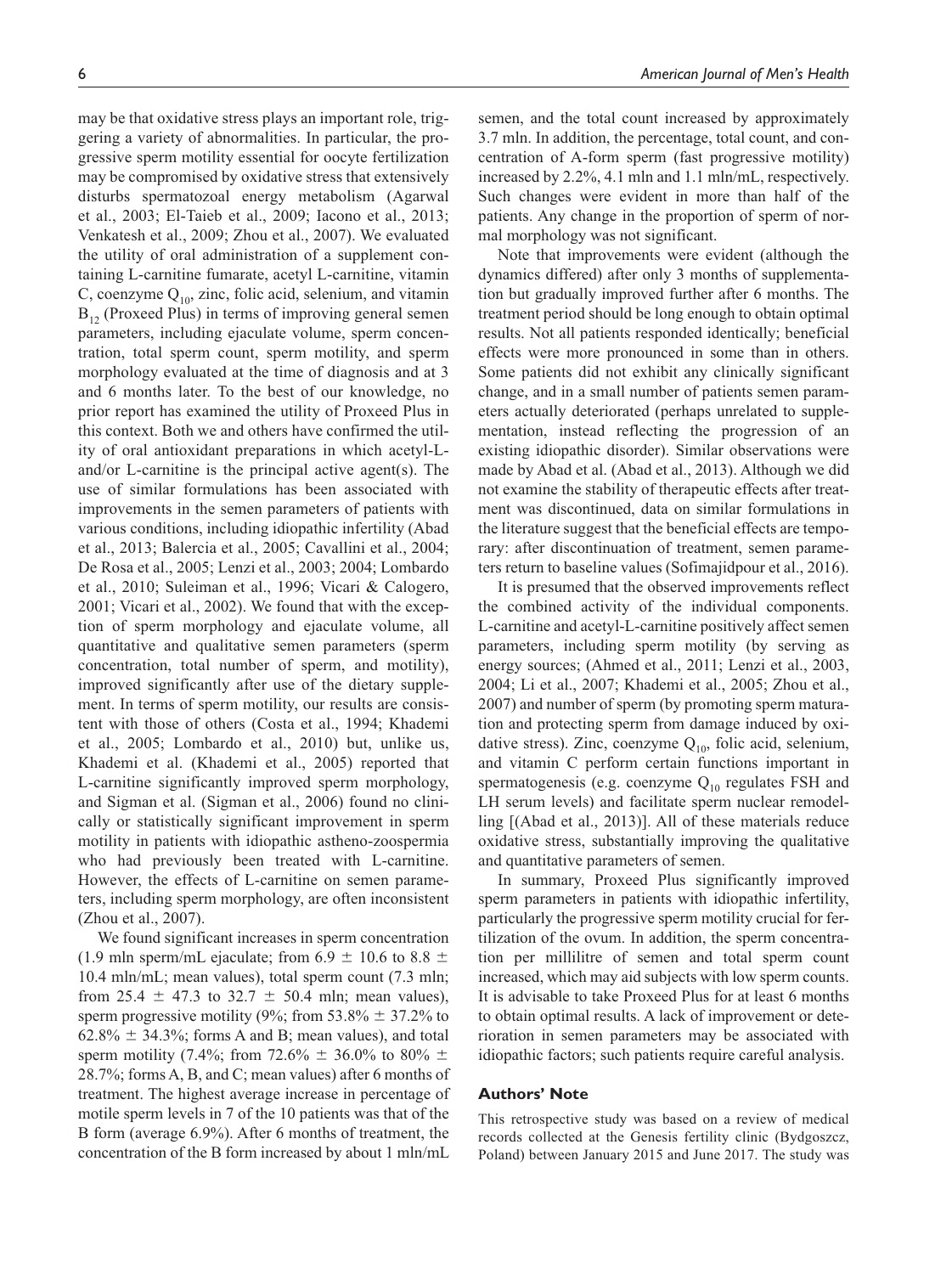approved by the Bioethics Committee of the Nicolaus Copernicus University of Toruń; the Ludwik Rydygier Collegium Medicum in Bydgoszcz (approval no. KB564/2017). The English in this document has been checked by at least two professional editors, both native speakers of English. For a certificate, please see: [http://www.textcheck.com/certifi](http://www.textcheck.com/certificate/ja9uGn)[cate/ja9uGn](http://www.textcheck.com/certificate/ja9uGn)

#### **Acknowledgments**

MS designed research and had primary responsibility for final content; KW conducted patient's medical examinations; MA analyzed data or performed statistical analysis; PD analyzed data or wrote the paper; RJ analyzed data or wrote the paper; TW conducted research and wrote the paper;

#### **Declaration of Conflicting Interests**

The author(s) declared no potential conflicts of interest with respect to the research, authorship, and/or publication of this article.

#### **Funding**

The author(s) received no financial support for the research, authorship, and/or publication of this article.

### **ORCID iDs**

Marek Andryszczyk D <https://orcid.org/0000-0003-2732-8631>

Piotr Domaracki **b** <https://orcid.org/0000-0002-2745-530X>

#### **References**

- Abad, C., Amengual, M. J., Gosálvez, J., Coward, K., Hannaoui, N., Benet, J., García-Peiró, A., & Prats, J. (2013). Effects of oral antioxidant treatment upon the dynamics of human sperm DNA fragmentation and subpopulations of sperm with highly degraded DNA. *Andrologia*, 211–216. [https://](https://doi.org/10.1111/and.12003) [doi.org/10.1111/and.12003](https://doi.org/10.1111/and.12003)
- Agarwal, A., Allamaneni, S. S. R., & Said, T. M. (2004). Chemiluminescence technique for measuring reactive oxygen species. *Reproductive BioMedicine Online*, 466–468. [https://doi.org/10.1016/S1472-6483\(10\)61284-9](https://doi.org/10.1016/S1472-6483(10)61284-9)
- Agarwal, A., & Said, T. M. (2005). Oxidative stress, DNA damage and apoptosis in male infertility: A clinical approach. In *BJU International*, 503–507. [https://doi.org/10.1111/](https://doi.org/10.1111/j.1464-410X.2005.05328.x) [j.1464-410X.2005.05328.x](https://doi.org/10.1111/j.1464-410X.2005.05328.x)
- Agarwal, A., Saleh, R. A., & Bedaiwy, M. A. (2003). Role of reactive oxygen species in the pathophysiology of human reproduction. *Fertility and Sterility*, 829–843. [https://doi.](https://doi.org/10.1016/S0015-0282(02)04948-8) [org/10.1016/S0015-0282\(02\)04948-8](https://doi.org/10.1016/S0015-0282(02)04948-8)
- Ahmed, S. D. H., Karira, K. A., & Jagdesh Ahsan, S. (2011). Role of l-carnitine in male infertility. *Journal of the Pakistan Medical Association*, 732–736.
- Ahsan, U., Kamran, Z., Raza, I., Ahmad, S., Babar, W., Riaz, M. H., & Iqbal, Z. (2014). Role of selenium in male reproduction-A review. In *Animal Reproduction Science*, 55–62. <https://doi.org/10.1016/j.anireprosci.2014.01.009>
- Aitken, R. J., & Clarkson, J. S. (1987). Cellular basis of defective sperm function and its association with the genesis of

reactive oxygen species by human spermatozoa. *Journal of Reproduction and Fertility*, 459–469. [https://doi.org](https://doi.org/10.1530/jrf.0.0810459) [/10.1530/jrf.0.0810459](https://doi.org/10.1530/jrf.0.0810459)

- Aitken, R. J., & De Iuliis, G. N. (2009). On the possible origins of DNA damage in human spermatozoa. *Molecular Human Reproduction*, 3–13. [https://doi.org/10.1093/molehr/](https://doi.org/10.1093/molehr/gap059) [gap059](https://doi.org/10.1093/molehr/gap059)
- Aitken, R. J., Harkiss, D., & Buckingham, D. W. (1993). Analysis of lipid peroxidation mechanisms in human spermatozoa. *Molecular Reproduction and Development*, 302–315.<https://doi.org/10.1002/mrd.1080350313>
- Aitken, R. J., & Krausz, C. (2001). Oxidative stress, DNA damage and the Y chromosome. *Reproduction*, 497–506. <https://doi.org/10.1530/rep.0.1220497>
- Aitken, R., & John Baker, M. A. (2002). Reactive oxygen species generation by human spermatozoa: A continuing enigma. In *International Journal of Andrology*, 191–194. <https://doi.org/10.1046/j.1365-2605.2002.03521.x>
- Aitken, R., John, De, & Iuliis, G. N. (2007). Origins and consequences of DNA damage in male germ cells. *Reproductive BioMedicine Online*, 727–733. [https://doi.org/10.1016/](https://doi.org/10.1016/S1472-6483(10)60676-1) [S1472-6483\(10\)60676-1](https://doi.org/10.1016/S1472-6483(10)60676-1)
- Alvarez, J. G., & Storey, B. T. (1982). Spontaneous lipid peroxidation in rabbit epididymal spermatozoa: Its effect on sperm motility. *Biology of Reproduction*, 1102–1108. <https://doi.org/10.1095/biolreprod27.5.1102>
- Amendola, R., Bartoleschi, C., Cordelli, E., Mauro, F., Uccelli, R., & Spanò, M. (1989). Effects of L-Acetylcarnitine (LAC) on the post-injury recovery of mouse spermatogenesis monitored by flow Cytometry 1. Recovery after X-Irradiation/Über den Einfluß von L-Acetylcarnitin (LAC) auf die Wiederherstellung der Mäusespermatogenese mittels Überw. *Andrologia*, 568–575. [https://doi.org/10.1111](https://doi.org/10.1111/j.1439-0272.1989.tb02472.x) [/j.1439-0272.1989.tb02472.x](https://doi.org/10.1111/j.1439-0272.1989.tb02472.x)
- Amendola, R., Cordelli, E., Mauro, F., & Spanò, M. (1991). Effects of L-acetylcarnitine (LAG) on the post-injury recovery of mouse spermatogenesis monitored by flow cytometry. 2. Recovery after hyperthermic treatment. *Andrologia*, 135–140. [https://doi.org/10.1111/j.1439-0272.1991.](https://doi.org/10.1111/j.1439-0272.1991.tb02516.x) [tb02516.x](https://doi.org/10.1111/j.1439-0272.1991.tb02516.x)
- Annadurai, T., Vigneshwari, S., Thirukumaran, R., Thomas, P. A., & Geraldine, P. (2011). Acetyl-L-carnitine prevents carbon tetrachloride-induced oxidative stress in various tissues of Wistar rats. *Journal of Physiology and Biochemistry*, 519–530. <https://doi.org/10.1007/s13105-011-0097-z>
- Arduini, A. (1992). Carnitine and its acyl esters as secondary antioxidants? *American Heart Journal*, 1726–1727. [https://](https://doi.org/10.1016/0002-8703(92)90850-U) [doi.org/10.1016/0002-8703\(92\)90850-U](https://doi.org/10.1016/0002-8703(92)90850-U)
- Arduini, A., Bonomini, M., Savica, V., Amato, A., & Zammit, V. (2008). Carnitine in metabolic disease: Potential for pharmacological intervention. *Pharmacology and Therapeutics*, 149–156. [https://doi.org/10.1016/j.pharmthera.2008.08](https://doi.org/10.1016/j.pharmthera.2008.08.008) [.008](https://doi.org/10.1016/j.pharmthera.2008.08.008)
- Balercia, G., Mosca, F., Mantero, F., Boscaro, M., Mancini, A., Ricciardo-Lamonica, G., & Littarru, G. P. (2004). Coenzyme Q10 supplementation in infertile men with idiopathic asthenozoospermia: An open, uncontrolled pilot study. *Fertility and Sterility*, 93–98. [https://doi.org](https://doi.org/10.1016/j.fertnstert.2003.05.009) [/10.1016/j.fertnstert.2003.05.009](https://doi.org/10.1016/j.fertnstert.2003.05.009)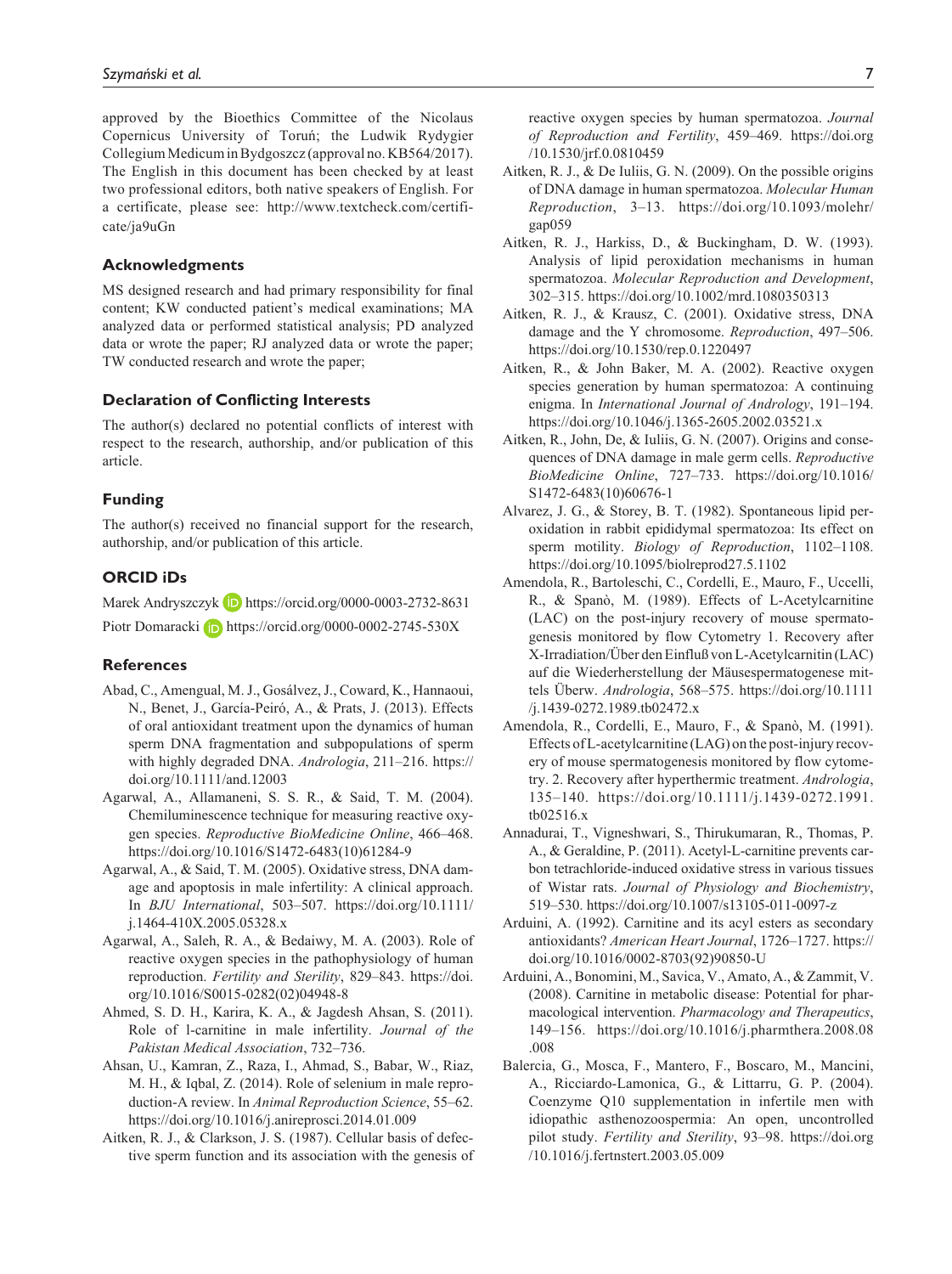- Balercia, G., Regoli, F., Armeni, T., Koverech, A., Mantero, F., & Boscaro, M. (2005). Placebo-controlled double-blind randomized trial on the use of L-carnitine, L-acetylcarnitine, or combined L-carnitine and L-acetylcarnitine in men with idiopathic asthenozoospermia. *Fertility and Sterility*, 662–671.<https://doi.org/10.1016/j.fertnstert.2005.03.064>
- Beckett, G. J., & Arthur, J. R. (2005). Selenium and endocrine systems. *Journal of Endocrinology*, 455–465. [https://doi.](https://doi.org/10.1677/joe.1.05971) [org/10.1677/joe.1.05971](https://doi.org/10.1677/joe.1.05971)
- Bentivoglio, G., Melica, F., & Cristoforoni, P. (1993). Folinic acid in the treatment of human male infertility. *Fertility and Sterility*, 698–701. [https://doi.org/10.1016/S0015-](https://doi.org/10.1016/S0015-0282(16)56225-6) [0282\(16\)56225-6](https://doi.org/10.1016/S0015-0282(16)56225-6)
- Bonanomi, M., Lucente, G., & Silvestrini, B. (2002). Male fertility: Core chemical structure in pharmacological research. *Contraception*, 317–320. [https://doi.org/10.1016/S0010-](https://doi.org/10.1016/S0010-7824(02)00303-7) [7824\(02\)00303-7](https://doi.org/10.1016/S0010-7824(02)00303-7)
- Bremer, J. (1983). Carnitine. Metabolism and functions. *Physiological Reviews*, 1420–1480. [https://doi.org/10.1152](https://doi.org/10.1152/physrev.1983.63.4.1420) [/physrev.1983.63.4.1420](https://doi.org/10.1152/physrev.1983.63.4.1420)
- Brugh, V. M., & Lipshultz, L. I. (2004). Male factor infertility: Evaluation and management. *Medical Clinics of North America*, 367–385, [https://doi.org/10.1016/S0025-](https://doi.org/10.1016/S0025-7125(03)00150-0) [7125\(03\)00150-0](https://doi.org/10.1016/S0025-7125(03)00150-0)
- Cavallini, G., Ferraretti, A. P., Gianaroli, L., Biagiotti, G., & Vitali, G. (2004). Cinnoxicam and L-carnitine/acetyl-Lcarnitine treatment for idiopathic and varicocele-associated oligoasthenospermia. *Journal of Andrology*, 761–770. <https://doi.org/10.1002/j.1939-4640.2004.tb02853.x>
- Chiu, M. N., Blackman, M. R., Wang, C., & Swerdloff, R. S. (2004). The role of carnitine in the male reproductive system. *Annals of the New York Academy of Sciences*, 387–390.<https://doi.org/10.1196/annals.1320.017>
- Colagar, A. H., & Marzony, E. T. (2009). Ascorbic acid in human seminal plasma: Determination and its relationship to sperm quality. *Journal of Clinical Biochemistry and Nutrition*, 144–149. <https://doi.org/10.3164/jcbn.08-251>
- Comhaire, F. H., Christophe, A. B., Zalata, A. A., Dhooge, W. S., Mahmoud, A. M. A., & Depuydt, C. E. (2000). The effects of combined conventional treatment, oral antioxidants and essential fatty acids on sperm biology in subfertile men. *Prostaglandins Leukotrienes and Essential Fatty Acids*, 159–165.<https://doi.org/10.1054/plef.2000.0174>
- Comhaire, F., & Vermeulen, A. (1975). Plasma testosterone in patients with varicocele and sexual inadequacy. *Journal of Clinical Endocrinology and Metabolism*, 824–829. [https://](https://doi.org/10.1210/jcem-40-5-824) [doi.org/10.1210/jcem-40-5-824](https://doi.org/10.1210/jcem-40-5-824)
- Comhaire Frank, H., El Garem, Y., Mahmoud, A., Eertmans, F., & Schoonjans, F. (2005). Combined conventional/antioxidant "Astaxanthin" treatment for male infertility: A double blind, randomized trial. *Asian Journal of Andrology*, 257– 262.<https://doi.org/10.1111/j.1745-7262.2005.00047.x>
- Comhaire Frank, H., & Mahmoud, A. (2003). The role of food supplements in the treatment of the infertile man. *Reproductive BioMedicine Online*, 385–391. [https://doi.](https://doi.org/10.1016/S1472-6483(10)61881-0) [org/10.1016/S1472-6483\(10\)61881-0](https://doi.org/10.1016/S1472-6483(10)61881-0)
- Costa, M., Canale, D., Filicori, M., D'lddio, S., & Lenzi, A. (1994). L- carnitine in idiopathic asthenozoospermia:

a multicenter study. *Andrologia*, 155–159. [https://doi.](https://doi.org/10.1111/j.1439-0272.1994.tb00780.x) [org/10.1111/j.1439-0272.1994.tb00780.x](https://doi.org/10.1111/j.1439-0272.1994.tb00780.x)

- De Rosa, M., Boggia, B., Amalfi, B., Zarrilli, S., Vita, A., Colao, A., & Lombardi, G. (2005). Correlation between seminal carnitine and functional spermatozoal characteristics in men with semen dysfunction of various origins. *Drugs in R and D*, 1–9. [https://doi.org/10.2165/00126839-](https://doi.org/10.2165/00126839-200506010-00001) [200506010-00001](https://doi.org/10.2165/00126839-200506010-00001)
- Depuydt, C., Zalata, A., Christophe, A., Mahmoud, A., & Comhaire, F. (2009). Mechanisms of sperm deficiency in male accessory gland infection\*. *Andrologia*, 29–33. <https://doi.org/10.1111/j.1439-0272.1998.tb02823.x>
- Du Plessis, S. S., Makker, K., Desai, N. R., & Agarwal, A. (2008). Impact of oxidative stress on IVF. *Expert Review of Obstetrics and Gynecology*, 539–544. [https://doi.](https://doi.org/10.1586/17474108.3.4.539) [org/10.1586/17474108.3.4.539](https://doi.org/10.1586/17474108.3.4.539)
- Ebisch, I. M. W., Pierik, F. H., De Jong, F. H., Thomas, C. M. G., & Steegers-Theunissen, R. P. M. (2006). Does folic acid and zinc sulphate intervention affect endocrine parameters and sperm characteristics in men? *International Journal of Andrology*, 339–345. [https://doi.org/10.1111/j.1365-](https://doi.org/10.1111/j.1365-2605.2005.00598.x) [2605.2005.00598.x](https://doi.org/10.1111/j.1365-2605.2005.00598.x)
- Eertmans, F., Dhooge, W., Stuyvaert, S., & Comhaire, F. (2003). Endocrine disruptors: Effects on male fertility and screening tools for their assessment. *Toxicology in Vitro*, 525–524. [https://doi.org/10.1016/S0887-2333\(03\)00121-8](https://doi.org/10.1016/S0887-2333(03)00121-8)
- El-Taieb, M. A. A., Herwig, R., Nada, E. A., Greilberger, J., & Marberger, M. (2009). Oxidative stress and epididymal sperm transport, motility and morphological defects. *European Journal of Obstetrics and Gynecology and Reproductive Biology*, 199–203. [https://doi.org/10.1016/j.](https://doi.org/10.1016/j.ejogrb.2009.02.018) [ejogrb.2009.02.018](https://doi.org/10.1016/j.ejogrb.2009.02.018)
- Engel, A. G., & Rebouche, C. J. (1984). Carnitine metabolism and inborn errors. *Journal of Inherited Metabolic Disease*, 38–43. <https://doi.org/10.1007/BF03047372>
- Enomoto, A., Wempe, M. F., Tsuchida, H., Shin, H. J., Cha, S. H., Anzai, N., Goto, A., Sakamoto, A., Niwa, T., Kanai, Y., Anders, M. W., & Endou, H. (2002). Molecular identification of a novel carnitine transporter specific to human testis: Insights into the mechanism of carnitine recognition. *Journal of Biological Chemistry*, 36262–36271. [https://doi.](https://doi.org/10.1074/jbc.M203883200) [org/10.1074/jbc.M203883200](https://doi.org/10.1074/jbc.M203883200)
- Eskenazi, B., Kidd, S. A., Marks, A. R., Sloter, E., Block, G., & Wyrobek, A. J. (2005). Antioxidant intake is associated with semen quality in healthy men. *Human Reproduction*, 1006–1012. <https://doi.org/10.1093/humrep/deh725>
- Flohé, L. (2007). Selenium in mammalian spermiogenesis. *Biological Chemistry*, 987–995. [https://doi.org/10.1515/](https://doi.org/10.1515/BC.2007.112) [BC.2007.112](https://doi.org/10.1515/BC.2007.112)
- Gunes, D., Kirkim, G., Kolatan, E., Guneri, E. A., Ozogul, C., Altun, Z., Serbetcioglu, B., Yilmaz, O., Aktas, S., Mutafoglu, K., Tufekci, O., Erbayraktar, Z., & Olgun, N. (2011). Evaluation of the effect of acetyl L-carnitine on experimental cisplatin ototoxicity and neurotoxicity. *Chemotherapy*, 186–194. <https://doi.org/10.1159/000323621>
- Hadwan Mahmoud, H., Almashhedy, L. A., & Alsalman, A. R. S. (2012). Oral zinc supplementation restore high molecular weight seminal zinc binding protein to normal value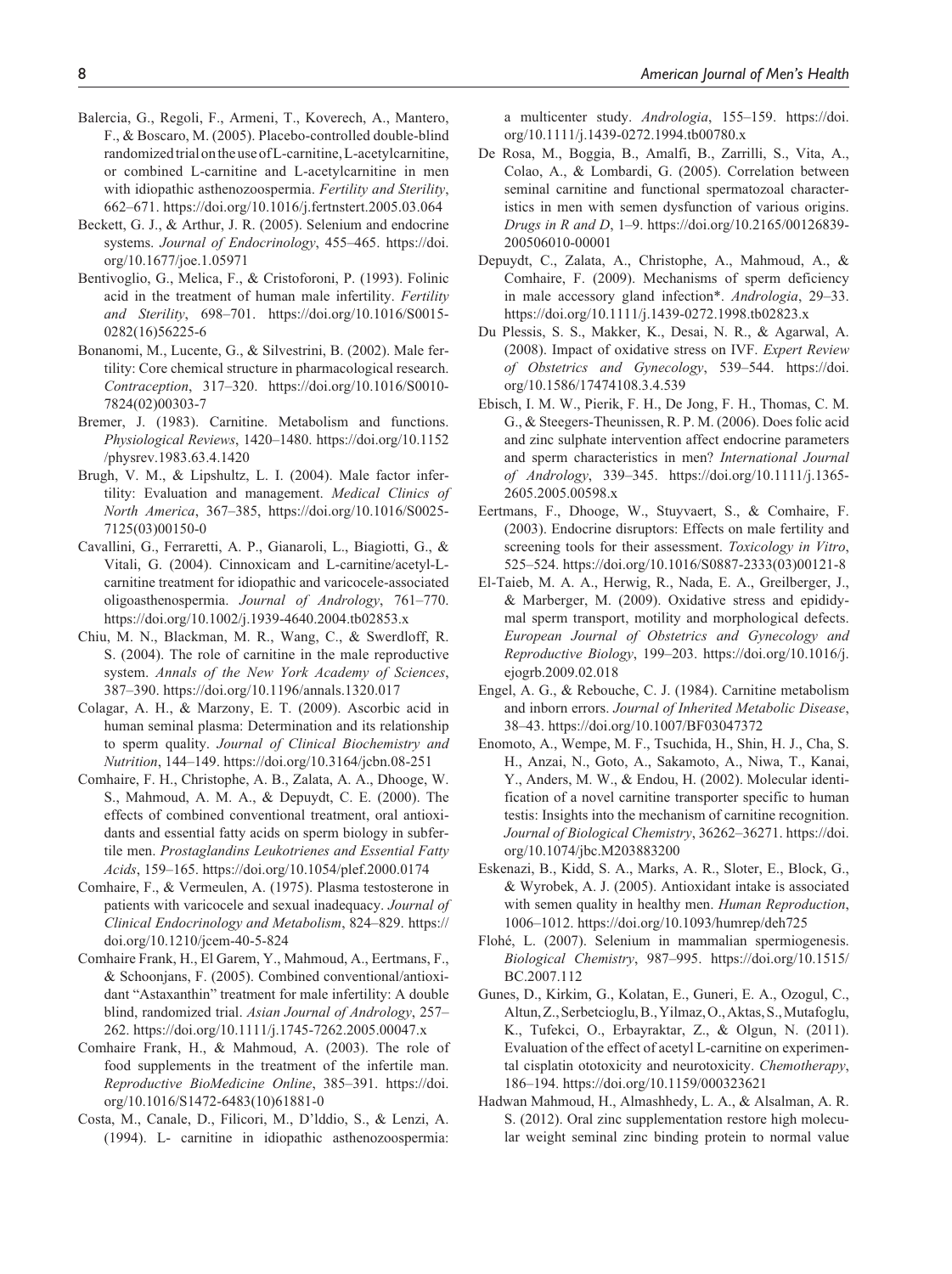in Iraqi infertile men. *BMC Urology*, *12*, 32. [https://doi.](https://doi.org/10.1186/1471-2490-12-32) [org/10.1186/1471-2490-12-32](https://doi.org/10.1186/1471-2490-12-32)

- Hadwan Mahmoud, H., Almashhedy, L. A., & Alsalman, A. R. S. (2014). Study of the effects of oral zinc supplementation on peroxynitrite levels, arginase activity and NO synthase activity in seminal plasma of Iraqi asthenospermic patients. *Reproductive Biology and Endocrinology*, *12*,1. [https://doi.](https://doi.org/10.1186/1477-7827-12-1) [org/10.1186/1477-7827-12-1](https://doi.org/10.1186/1477-7827-12-1)
- Hancke, K., Denschlag, D., Gitsch, G., & Keck, C. (2006). Therapeutische ansätze bei idiopathischer infertilität des mannes. *Geburtshilfe und Frauenheilkunde*, 26–33. [https://](https://doi.org/10.1055/s-2005-872897) [doi.org/10.1055/s-2005-872897](https://doi.org/10.1055/s-2005-872897)
- Hara, M. R., Kovacs, J. J., Whalen, E. J., Rajagopal, S., Strachan, R. T., Grant, W., Towers, A. J., Williams, B., Lam, C. M., Xiao, K., Shenoy, S. K., Gregory, S. G., Ahn, S., Duckett, D. R., & Lefkowitz, R. J. (2011). A stress response pathway regulates DNA damage through β2- adrenoreceptors and β-arrestin-1. *Nature*, 349–353. [https://doi.org/10.1038/](https://doi.org/10.1038/nature10368) [nature10368](https://doi.org/10.1038/nature10368)
- Hosen, M. B., Islam, M. R., Begum, F., Kabir, Y., & Howlader, M. Z. H. (2015). Oxidative stress induced sperm DNA damage, a possible reason for male infertility. *Iranian Journal of Reproductive Medicine*, 525–532.
- Iacono, F., Ruffo, A., Di Lauro, G., Illiano, E., & Romeo, G. (2013). Treating idiopathic male infertility with a combination of Tamoxifen citrate and a natural compost with antioxidant and androgen-mimetic action. *Journal of Steroids & Hormonal Science*, 002. [https://doi.org/10.4172/2157-](https://doi.org/10.4172/2157-7536.s5-002) [7536.s5-002](https://doi.org/10.4172/2157-7536.s5-002)
- James, A. M., Smith, R. A. J., & Murphy, M. P. (2004). Antioxidant and prooxidant properties of mitochondrial Coenzyme Q. *Archives of Biochemistry and Biophysics*, 47–56. <https://doi.org/10.1016/j.abb.2003.12.025>
- Jeulin, C., Dacheux, J. L., & Soufir, J. C. (1994). Uptake and release of free L-carnitine by boar epididymal spermatozoa in vitro and subsequent acetylation rate. *Journal of Reproduction and Fertility*, 263–271. [https://doi.org](https://doi.org/10.1530/jrf.0.1000263) [/10.1530/jrf.0.1000263](https://doi.org/10.1530/jrf.0.1000263)
- Jeulin, C., & Lewin, L. M. (1996). Role of free L-carnitine and acetyl-L-carnitine in post-gonadal maturation of mammalian spermatozoa. *Human Reproduction Update*, 87–102. <https://doi.org/10.1093/humupd/2.2.87>
- Johansen, L., & BØhmer, T. (1978). Carnitine-binding related supressed oxygen uptake by spermatozoa. *Archives of Andrology*, 321–324. [https://doi.org/10.3109/014850178](https://doi.org/10.3109/01485017808988352) [08988352](https://doi.org/10.3109/01485017808988352)
- John Aitken, R., Clarkson, J. S., & Fishel, S. (1989). Generation of reactive oxygen species, lipid peroxidation, and human sperm function. *Biology of Reproduction*, 183–197. [https://](https://doi.org/10.1095/biolreprod41.1.183) [doi.org/10.1095/biolreprod41.1.183](https://doi.org/10.1095/biolreprod41.1.183)
- Juliet Arockia Rani, P., & Panneerselvam, C. (2001). Carnitine as a free radical scavenger in aging. *Experimental Gerontology*, 1713–1726. [https://doi.org/10.1016/S0531-](https://doi.org/10.1016/S0531-5565(01)00116-4) [5565\(01\)00116-4](https://doi.org/10.1016/S0531-5565(01)00116-4)
- Kanter, M., Topcu-Tarladacalisir, Y., & Parlar, S. (2010). Antiapoptotic effect of l-carnitine on testicular irradiation in rats. *Journal of Molecular Histology*, 121–128. [https://](https://doi.org/10.1007/s10735-010-9267-5) [doi.org/10.1007/s10735-010-9267-5](https://doi.org/10.1007/s10735-010-9267-5)
- Kerner, J., & Hoppel, C. (1998). Genetic disorders of carnitine metabolism and their nutritional management. *Annual Review of Nutrition*, 179–206. [https://doi.org/10.1146/](https://doi.org/10.1146/annurev.nutr.18.1.179) [annurev.nutr.18.1.179](https://doi.org/10.1146/annurev.nutr.18.1.179)
- Keskes-Ammar, L., Feki-Chakroun, N., Rebai, T., Sahnoun, Z., Ghozzi, H., Hammami, S., Zghal, K., Fki, H., Damak, J., & Bahloul, A. (2003). Sperm oxidative stress and the effect of an oral vitamin E and selenium supplement on semen quality in infertile men. *Archives of Andrology*, 83–94. [https://](https://doi.org/10.1080/01485010390129269) [doi.org/10.1080/01485010390129269](https://doi.org/10.1080/01485010390129269)
- Khademi, A., Alleyassin, A., Agha-Hosseini, M., Safdarian, L., Saeidi Saeidabadi, H., & Pooyan, O. (2005). The Effect of L-Carnitine on Sperm Parameters in Patients Candidated for Intracytoplasmic Sperm Injection. *Fertility and Sterility*.395–399. [https://doi.org/10.1016/j.fertn](https://doi.org/10.1016/j.fertnstert.2005.07.539)[stert.2005.07.539](https://doi.org/10.1016/j.fertnstert.2005.07.539)
- Khademi, A., Alleyassin, A., Safdarian, L., Hamed, E. A., Rabiee, E., & Haghaninezhad, H. (2005). The effects of L-carnitine on sperm parameters in smoker and non-smoker patients with idiopathic sperm abnormalities, 395–399. *Journal of Assisted Reproduction and Genetics*. [https://doi.](https://doi.org/10.1007/s10815-005-7204-4) [org/10.1007/s10815-005-7204-4](https://doi.org/10.1007/s10815-005-7204-4)
- Khosrowbeygi, A., & Zarghami, N. (2007). Levels of oxidative stress biomarkers in seminal plasma and their relationship with seminal parameters. *BMC Clinical Pathology*, *7*, 6. <https://doi.org/10.1186/1472-6890-7-6>
- Ko, E. Y., & Sabanegh, E. S. (2012). The role of over-thecounter supplements for the treatment of male infertilityfact or fiction? *Journal of Andrology*, 292–308. [https://doi.](https://doi.org/10.2164/jandrol.111.013730) [org/10.2164/jandrol.111.013730](https://doi.org/10.2164/jandrol.111.013730)
- Kobayashi, A., & Fujisawa, S. (1994). Effect of L-carnitine on mitochondrial acyl CoA esters in the ischemic dog heart. *Journal of Molecular and Cellular Cardiology*, 499–508. <https://doi.org/10.1006/jmcc.1994.1060>
- Kunnen, M. (1981). Traitement des varicoceles par embolisation a l'isobutyl-2-cyano-acrylate. *Annales de Radiologie Medecine Nucleaire*, 406–409.
- Lafuente, R., González-Comadrán, M., Solà, I., López, G., Brassesco, M., Carreras, R., & Checa, M. A. (2013). Coenzyme Q10 and male infertility: A meta-analysis. *Journal of Assisted Reproduction and Genetics*, 1147–1156. <https://doi.org/10.1007/s10815-013-0047-5>
- Landau, B., Singer, R., Klein, T., & Segenreich, E. (1978). Folic acid levels in blood and seminal plasma of normo- and oligospermic patients prior and following folic acid treatment. *Experientia*, 1301–1302. [https://doi.org/10.1007/](https://doi.org/10.1007/BF01981432) [BF01981432](https://doi.org/10.1007/BF01981432)
- Lenzi, A., Culasso, F., Gandini, L., Lombardo, F., & Dondero, F. (1993). Andrology: Placebo-controlled, double-blind, cross-over trial of glutathione therapy in male infertility. *Human Reproduction*, 1657–1662. [https://doi.org/10.1093/](https://doi.org/10.1093/oxfordjournals.humrep.a137909) [oxfordjournals.humrep.a137909](https://doi.org/10.1093/oxfordjournals.humrep.a137909)
- Lenzi, A, Lombardo, F., Gandini, L., & Dondero, F. (1992). [Metabolism and action of L-carnitine: its possible role in sperm tail function]. *Archivio Italiano Di Urologia, Nefrologia, Andrologia: Organo Ufficiale Dell'Associazione per La Ricerca in Urologia* = *Urological, Nephrological, and Andrological Sciences*, 187–196.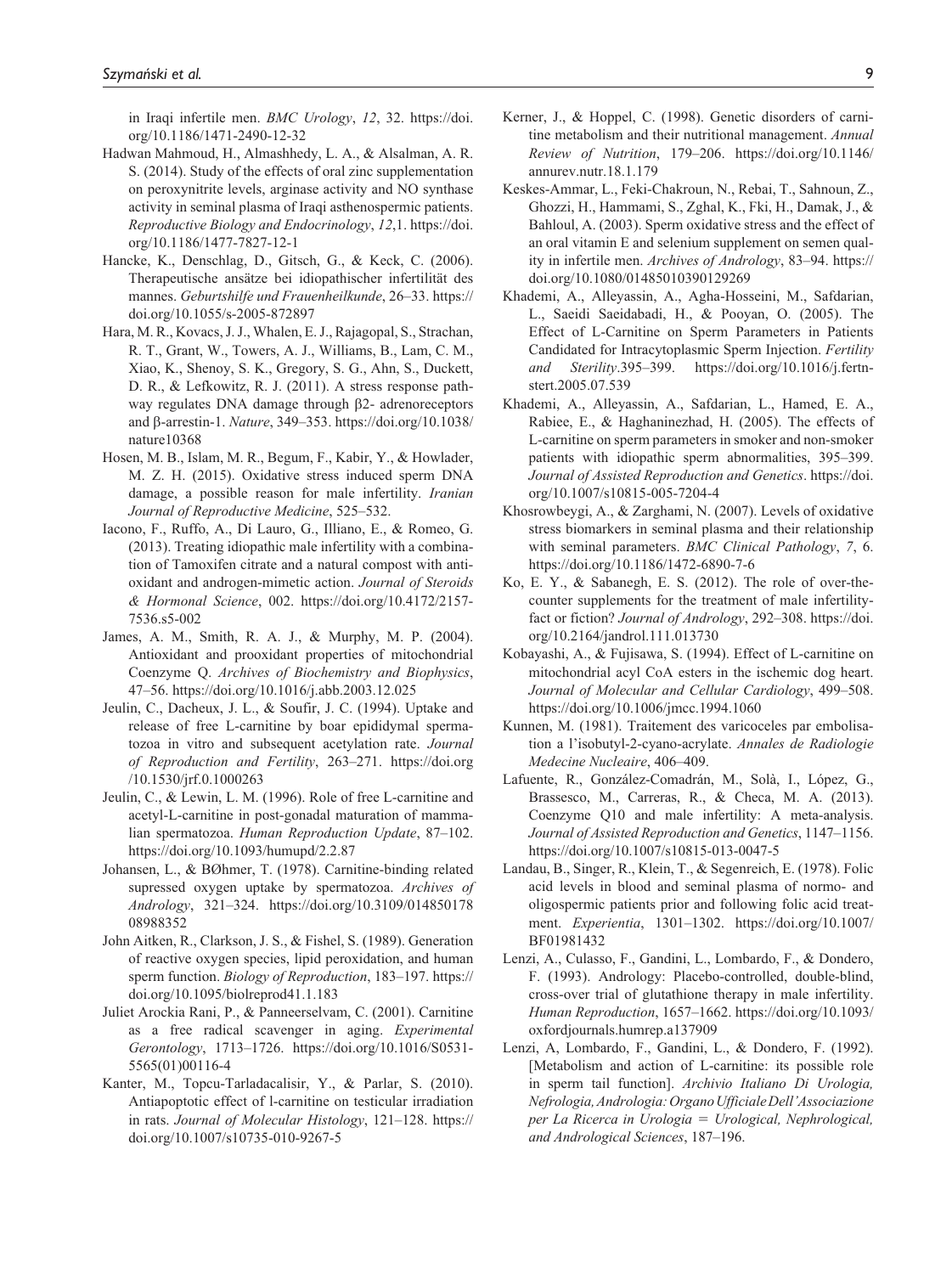- Lenzi, A., Lombardo, F., Sgrò, P., Salacone, P., Caponecchia, L., Dondero, F., & Gandini, L. (2003). Use of carnitine therapy in selected cases of male factor infertility: A double-blind crossover trial. *Fertility and Sterility*, 292–300. [https://doi.org/10.1016/S0015-0282\(02\)04679-4](https://doi.org/10.1016/S0015-0282(02)04679-4)
- Lenzi, A., Sgrò, P., Salacone, P., Paoli, D., Gilio, B., Lombardo, F., Santulli, M., Agarwal, A., & Gandini, L. (2004). A placebo-controlled double-blind randomized trial of the use of combined L-carnitine and L-acetyl-carnitine treatment in men with asthenozoospermia. *Fertility and Sterility*, 1578– 1584.<https://doi.org/10.1016/j.fertnstert.2003.10.034>
- Li, K., Li, W., Huang, Y. feng, & Shang, X. jun. (2007). Level of free L-carnitine in human seminal plasma and its correlation with semen quality. *Zhonghua Nan Ke Xue* = *National Journal of Andrology*, 143–146.
- Linster, C. L., & Van Schaftingen, E. (2006). Glucuronate, the precursor of vitamin C, is directly formed from UDPglucuronate in liver. *FEBS Journal*, 1–22. [https://doi.](https://doi.org/10.1111/j.1742-4658.2006.05172.x) [org/10.1111/j.1742-4658.2006.05172.x](https://doi.org/10.1111/j.1742-4658.2006.05172.x)
- Lombardo, F., Lupini, C., Fiducia, M., Marchetti, L., Pallotti, F., Koverech, A., Gandini, L., & Lenzi, A. (2010). L-carnitine fumarate, L-acetyl-carnitine and other components in male infertility: A pilot study of nutraceutics on sperm motility. *Journal of Andrological Sciences*, 30–33.
- Makker, K., Agarwal, A., & Sharma, R. (2009). Oxidative stress & male infertility. *Indian Journal of Medical Research*, 357–467.
- Matalliotakis, I., Koumantaki, Y., Evageliou, A., Matalliotakis, G., Goumenou, A., & Koumantakis, E. (2000). L-carnitine levels in the seminal plasma of fertile and infertile men: Correlation with sperm quality. *International Journal of Fertility and Women's Medicine*, 236–240.
- Mutomba, M. C., Yuan, H., Konyavko, M., Adachi, S., Yokoyama, C. B., Esser, V., McGarry, J. D., Babior, B. M., & Gottlieb, R. A. (2000). Regulation of the activity of caspases by L-carnitine and palmitoylcarnitine. *FEBS Letters*, 19–25. [https://doi.org/10.1016/S0014-](https://doi.org/10.1016/S0014-5793(00)01817-2) [5793\(00\)01817-2](https://doi.org/10.1016/S0014-5793(00)01817-2)
- Okada, F. K., Stumpp, T., & Miraglia, S. M. (2009). Carnitine reduces testicular damage in rats treated with etoposide in the prepubertal phase. *Cell and Tissue Research*, 269–280. <https://doi.org/10.1007/s00441-009-0801-2>
- Palermo, G., Joris, H., Devroey, P., & Van Steirteghem, A. C. (1992). Pregnancies after intracytoplasmic injection of single spermatozoon into an oocyte. *The Lancet*, 17–18. [https://doi.org/10.1016/0140-6736\(92\)92425-F](https://doi.org/10.1016/0140-6736(92)92425-F)
- Peluso, G., Nicolai, R., Reda, E., Benatti, P., Barbarisi, A., & Calvani, M. (2000). Cancer and anticancer therapy-induced modifications on metabolism mediated by carnitine system, 339–350. *Journal of Cellular Physiology*. [https://doi.](https://doi.org/10.1002/(SICI)1097-4652(200003)182:3<339::AID-JCP4>3.0.CO;2-B) [org/10.1002/\(SICI\)1097-4652\(200003\)182:3<339::AID-](https://doi.org/10.1002/(SICI)1097-4652(200003)182:3<339::AID-JCP4>3.0.CO;2-B)[JCP4>3.0.CO;2-B](https://doi.org/10.1002/(SICI)1097-4652(200003)182:3<339::AID-JCP4>3.0.CO;2-B)
- Radigue, C., Es-Slami, S., & Soufir, J. C. (1996). Relationship of carnitine transport across the epididymis to blood carnitine and androgens in rats. *Archives of Andrology*, 27–31. <https://doi.org/10.3109/01485019608988499>
- Rao, B., Soufir, J. C., Martin, M., & David, G. (1989). Lipid peroxidation in human spermatozoa as relatd to midpiece

abnormalities and motility. *Gamete Research*, 127–134. <https://doi.org/10.1002/mrd.1120240202>

- Sæther, T., Tran, T. N., Rootwelt, H., Christophersen, B. O., & Haugen, T. B. (2003). Expression and Regulation of Δ5- Desaturase, Δ6-Desaturase, Stearoyl-Coenzyme A (CoA) Desaturase 1, and Stearoyl-CoA Desaturase 2 in Rat Testis. *Biology of Reproduction*, 117–124. [https://doi.org/10.1095/](https://doi.org/10.1095/biolreprod.102.014035) [biolreprod.102.014035](https://doi.org/10.1095/biolreprod.102.014035)
- Safarinejad, M. R. (2009). Efficacy of coenzyme Q10 on semen parameters, sperm function and reproductive hormones in infertile men. *Journal of Urology*, 237–248. [https://doi.](https://doi.org/10.1016/j.juro.2009.02.121) [org/10.1016/j.juro.2009.02.121](https://doi.org/10.1016/j.juro.2009.02.121)
- Safarinejad, M. R., & Safarinejad, S. (2009). Efficacy of Selenium and/or N-Acetyl-Cysteine for improving semen parameters in infertile men: A double-blind, placebo controlled, randomized study. *Journal of Urology*, 741–751. <https://doi.org/10.1016/j.juro.2008.10.015>
- Safarinejad, M. R., Safarinejad, S., Shafiei, N., & Safarinejad, S. (2012). Effects of the reduced form of coenzyme Q10 (ubiquinol) on semen parameters in men with idiopathic infertility: A double-blind, placebo controlled, randomized study. *Journal of Urology*, 526–531. [https://doi.org/10.1016](https://doi.org/10.1016/j.juro.2012.03.131) [/j.juro.2012.03.131](https://doi.org/10.1016/j.juro.2012.03.131)
- Saleh, R. A., & Agarwal, A. (2002). Oxidative stress and male infertility: From research bench to clinical practice. In *Journal of Andrology*, 737–752. [https://doi.org/10.1002](https://doi.org/10.1002/j.1939-4640.2002.tb02324.x) [/j.1939-4640.2002.tb02324.x](https://doi.org/10.1002/j.1939-4640.2002.tb02324.x)
- Sawyer, D. E., Mercer, B. G., Wiklendt, A. M., & Aitken, R. J. (2003). Quantitative analysis of gene-specific DNA damage in human spermatozoa. *Mutation Research - Fundamental and Molecular Mechanisms of Mutagenesis*, 21–34. [https://](https://doi.org/10.1016/S0027-5107(03)00101-5) [doi.org/10.1016/S0027-5107\(03\)00101-5](https://doi.org/10.1016/S0027-5107(03)00101-5)
- Sheweita, S., Tilmisany, A., & Al-Sawaf, H. (2005). Mechanisms of Male Infertility: Role of Antioxidants. *Current Drug Metabolism*, 495–501. [https://doi.org](https://doi.org/10.2174/138920005774330594) [/10.2174/138920005774330594](https://doi.org/10.2174/138920005774330594)
- Showell, M. G., Brown, J., Yazdani, A., Stankiewicz, M. T., & Hart, R. J. (2011). Antioxidants for male subfertility. In *Cochrane Database of Systematic Reviews 1*, CD 007411. <https://doi.org/10.1002/14651858.cd007411.pub2>
- Sigman, M., Glass, S., Campagnone, J., & Pryor, J. L. (2006). Carnitine for the treatment of idiopathic asthenospermia: a randomized, double-blind, placebo-controlled trial. *Fertility and Sterility*, 1409–1414. [https://doi.org/10.1016](https://doi.org/10.1016/j.fertnstert.2005.10.055) [/j.fertnstert.2005.10.055](https://doi.org/10.1016/j.fertnstert.2005.10.055)
- Sofimajidpour, H., Ghaderi, E., & Ganji, O. (2016). Comparison of the effects of varicocelectomy and oral l-carnitine on sperm parameters in infertile men with varicocele. *Journal of Clinical and Diagnostic Research*, PC07–PC10. [https://](https://doi.org/10.7860/JCDR/2016/18464.7557) [doi.org/10.7860/JCDR/2016/18464.7557](https://doi.org/10.7860/JCDR/2016/18464.7557)
- Stoffel, W., Holz, B., Jenke, B., Binczek, E., Gunter, R. H., Kiss, C., Karakesisoglou, I., Thevis, M., Weber, A. A., Arnhold, S., & Addicks, K. (2008). Delta 6-desaturase (FADS2) deficiency unveils the role of omega 3- and omega 6-polyunsaturated fatty acids. *Embo Journal*, 2281–2292.
- Suleiman, S. A., Elamin Ali, M., Zaki, Z. M. S., El-Malik, E. M. A., & Nasr, M. A. (1996). Lipid peroxidation and human sperm motility: Protective role of vitamin E. *Journal of*